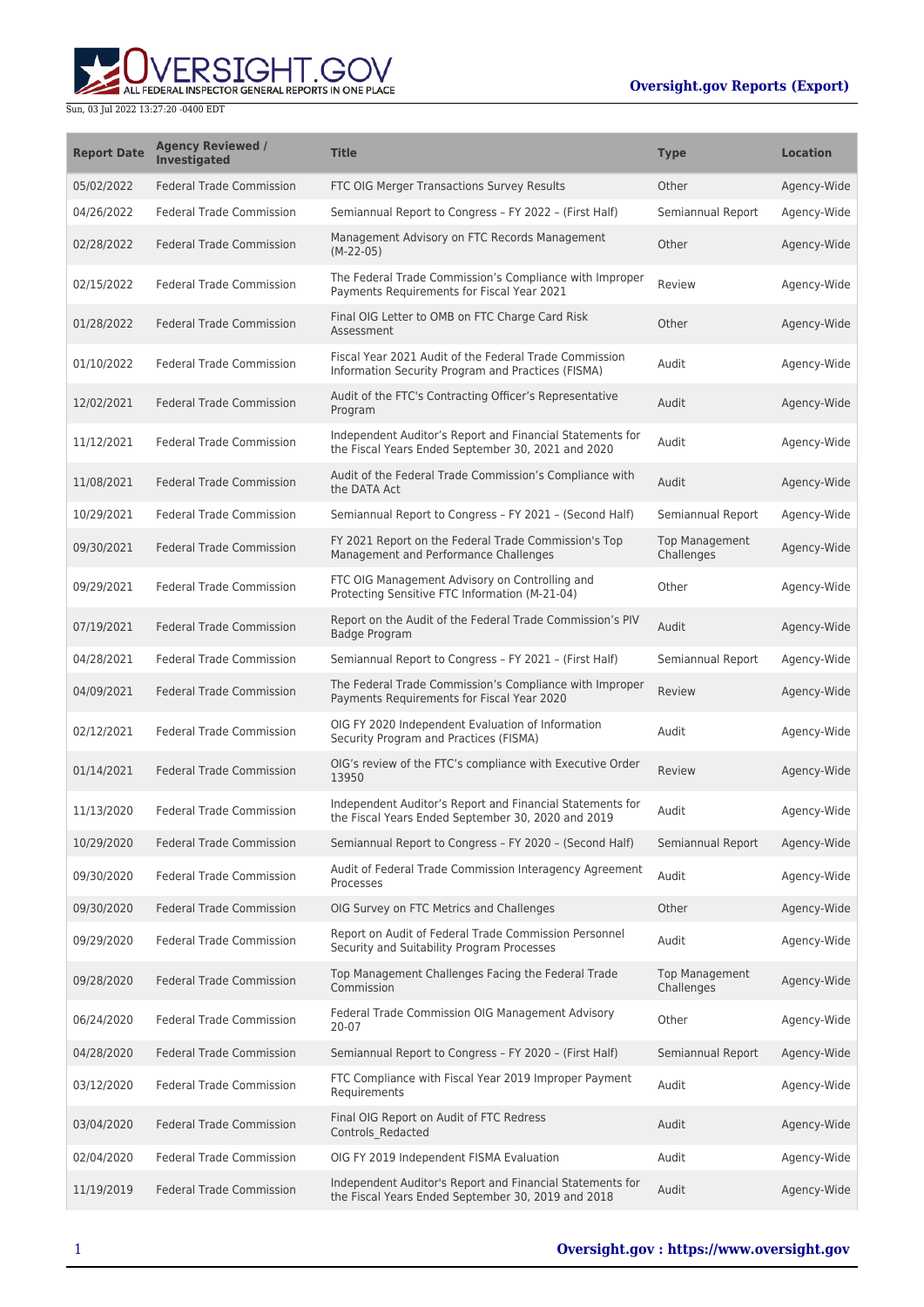## **Oversight.gov Reports (Export)**

ALL FEDERAL INSPECTOR GENERAL REPORTS IN ONE PLACE

Sun, 03 Jul 2022 13:27:20 -0400 EDT

| <b>Report Date</b> | <b>Agency Reviewed /</b><br><b>Investigated</b> | <b>Title</b>                                                                                                                            | <b>Type</b>                         | <b>Location</b> |
|--------------------|-------------------------------------------------|-----------------------------------------------------------------------------------------------------------------------------------------|-------------------------------------|-----------------|
| 11/14/2019         | <b>Federal Trade Commission</b>                 | Audit of Federal Trade Commission Expert Witness Services<br>(redacted)                                                                 | Audit                               | Agency-Wide     |
| 11/08/2019         | <b>Federal Trade Commission</b>                 | Audit of the Federal Trade Commission's Compliance with<br>the DATA Act                                                                 | Audit                               | Agency-Wide     |
| 10/31/2019         | <b>Federal Trade Commission</b>                 | Semiannual Report to Congress - FY 2019 - (Second Half)                                                                                 | Semiannual Report                   | Agency-Wide     |
| 10/21/2019         | <b>Federal Trade Commission</b>                 | FTC OIG Management Advisory 20-01 Accountable Personal<br>Property 10212019                                                             | Other                               | Agency-Wide     |
| 10/02/2019         | <b>Federal Trade Commission</b>                 | Top Management Challenges Facing the Federal Trade<br>Commission                                                                        | <b>Top Management</b><br>Challenges | Agency-Wide     |
| 04/30/2019         | <b>Federal Trade Commission</b>                 | Semiannual Report to Congress - FY 2019 - (First Half)                                                                                  | Semiannual Report                   | Agency-Wide     |
| 04/05/2019         | <b>Federal Trade Commission</b>                 | Federal Trade Commission Compliance with Fiscal Year<br>2018 Improper Payment Requirements                                              | Audit                               | Agency-Wide     |
| 02/28/2019         | <b>Federal Trade Commission</b>                 | OIG FY 2018 Independent Evaluation of Information<br>Security Program and Practices (FISMA)                                             | Audit                               | Agency-Wide     |
| 02/28/2019         | <b>Federal Trade Commission</b>                 | Fiscal Year 2018 Risk Assessment of the FTC's Charge Card<br>Program                                                                    | Other                               | Agency-Wide     |
| 11/30/2018         | <b>Federal Trade Commission</b>                 | Semiannual Report to Congress - FY 2018 - (Second Half)                                                                                 | Semiannual Report                   | Agency-Wide     |
| 11/13/2018         | <b>Federal Trade Commission</b>                 | Financial Statement Audit for Fiscal Year 2018                                                                                          | Audit                               | Agency-Wide     |
| 09/28/2018         | <b>Federal Trade Commission</b>                 | Audit of Federal Trade Commission Acquisition Planning<br>Activities (Report No. AR-18-05)                                              | Audit                               | Agency-Wide     |
| 09/27/2018         | <b>Federal Trade Commission</b>                 | FY 2018 FTC Management Challenges                                                                                                       | <b>Top Management</b><br>Challenges | Agency-Wide     |
| 05/31/2018         | <b>Federal Trade Commission</b>                 | Semiannual Report to Congress - FY 2018 (First Half)                                                                                    | Semiannual Report                   | Agency-Wide     |
| 05/09/2018         | <b>Federal Trade Commission</b>                 | • Federal Trade Commission's Compliance with the<br>Improper Payments Elimination and Recovery Act of 2010                              | Audit                               | Agency-Wide     |
| 03/08/2018         | <b>Federal Trade Commission</b>                 | OIG FY 2017 Independent Evaluation of Information<br>Security Program and Practices (FISMA)                                             | Audit                               | Agency-Wide     |
| 12/21/2017         | <b>Federal Trade Commission</b>                 | Transmittal of the Management Letter for the Fiscal Year<br>2017 Financial Statement Audit                                              | Audit                               | Agency-Wide     |
| 12/01/2017         | <b>Federal Trade Commission</b>                 | Financial Statement Audit for Fiscal Year 2017                                                                                          | Audit                               | Agency-Wide     |
| 12/01/2017         | <b>Federal Trade Commission</b>                 | Semiannual Report to Congress - FY 2017 (Second Half)                                                                                   | Semiannual Report                   | Agency-Wide     |
| 11/16/2017         | <b>Federal Trade Commission</b>                 | FY 2017 FTC Management Challenges                                                                                                       | Top Management<br>Challenges        | Agency-Wide     |
| 11/09/2017         | <b>Federal Trade Commission</b>                 | OIG Independent Evaluation of the FTC's Compliance with<br>the Provisions of the Digital Accountability and<br>Transparency Act of 2014 | Audit                               | Agency-Wide     |
| 05/30/2017         | <b>Federal Trade Commission</b>                 | Semiannual Report to Congress - FY 2017 (First Half)                                                                                    | Semiannual Report                   | Agency-Wide     |
| 05/01/2017         | Federal Trade Commission                        | FTC's Fiscal Year 2016 Compliance with the IPERA Act                                                                                    | Audit                               | Agency-Wide     |
| 03/30/2017         | <b>Federal Trade Commission</b>                 | Review of FTC Implementation of DATA Act of 2014                                                                                        | Review                              | Agency-Wide     |
| 03/01/2017         | <b>Federal Trade Commission</b>                 | OIG FY 2016 Independent Evaluation of Information<br>Security Program and Practices (FISMA)                                             | Audit                               | Agency-Wide     |
| 12/23/2016         | <b>Federal Trade Commission</b>                 | FTC'S Financial Statements for Fiscal Year 2016                                                                                         | Audit                               | Agency-Wide     |
| 12/22/2016         | Federal Trade Commission                        | FY 2016 Financial Statement Management Letter                                                                                           | Audit                               | Agency-Wide     |
| 11/23/2016         | <b>Federal Trade Commission</b>                 | Semiannual Report to Congress - FY 2016 (Second Half)                                                                                   | Semiannual Report                   | Agency-Wide     |
| 10/17/2016         | <b>Federal Trade Commission</b>                 | FY 2016 FTC Management Challenges                                                                                                       | <b>Top Management</b><br>Challenges | Agency-Wide     |
| 10/05/2016         | <b>Federal Trade Commission</b>                 | Opportunities Exist to Accelerate Maturation of the FTC's<br>Information Technology Governance Practices                                | Inspection /<br>Evaluation          | Agency-Wide     |
| 09/27/2016         | <b>Federal Trade Commission</b>                 | Strengthening the FTC Ethics Program                                                                                                    | Other                               | Agency-Wide     |